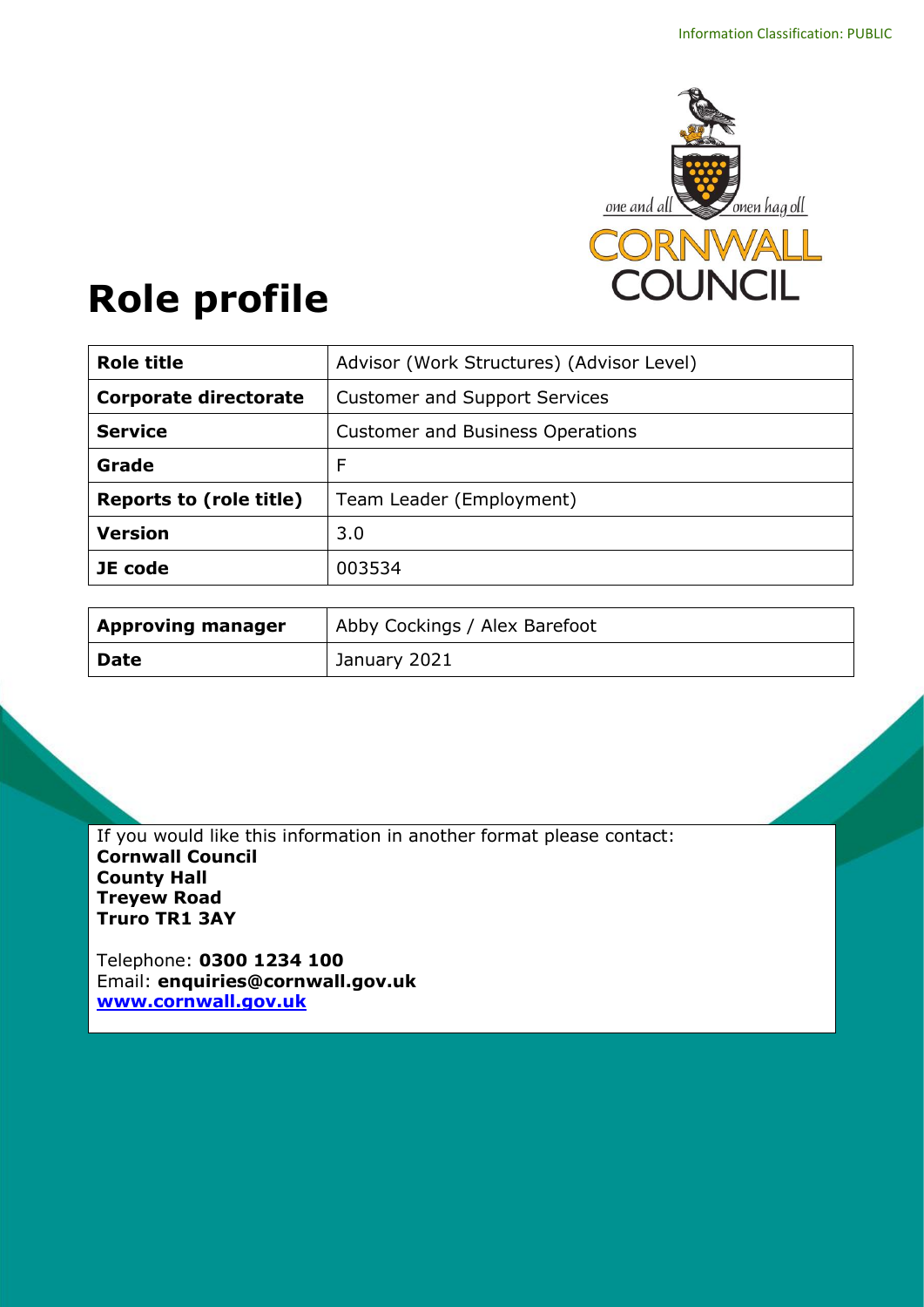# **Role purpose**

Reporting to the Team Leader, the Advisor will create and maintain establishment controls and organisation structure charts.

The role has specific responsibility to input data, investigate system errors, rectify issues and advise all staff (managers and senior managers) on the processes and procedures to follow to make best use of the system.

The Work Structures team are the key contact for changes and updates to the establishment structure and ensure an appropriate control process is in place, they are responsible for maintaining data integrity and accuracy of establishment information so the underlying data can be relied upon for decision making.

The establishment is the key driver for all payroll, finance, self-service and HR management information functions within the organisation. It is therefore vital that his function is tightly controlled by the team.

The Work Structures Team strive to:

- Use standardised best practice processes that will improve efficiencies and customer experience
- Support the Organisation to generate real financial savings through fully utilising the Oracle Cloud technology platform
- Support the Organisation in having access to a single source of information regarding the organisation and our people
- Develop a knowledgeable and flexible workforce deployed according to the needs of the organisation.

## **Dimensions**

#### **Annual financial accountability**

Role has no annual financial accountability

#### **Management accountability**

Nature of management

 $\bullet$  N/A

Number of staff managed

 $\bullet$  N/A

## **Accountabilities**

*Cornwall Council is a dynamic organisation and the particular duties and accountabilities may vary from time to time without changing the general character of the role or the level of responsibility entailed. Individual objectives will be agreed via the PDS appraisal process* 

- Assist with the creation and maintenance of effective establishment control that supports payroll, finance, procurement, self-service and HR management information activities
- Assist with the analysis of data and provide support in cleansing data within the Oracle Cloud system
- Support the Team Leader in creating, maintaining and system admin functions of our organisation structure charting tool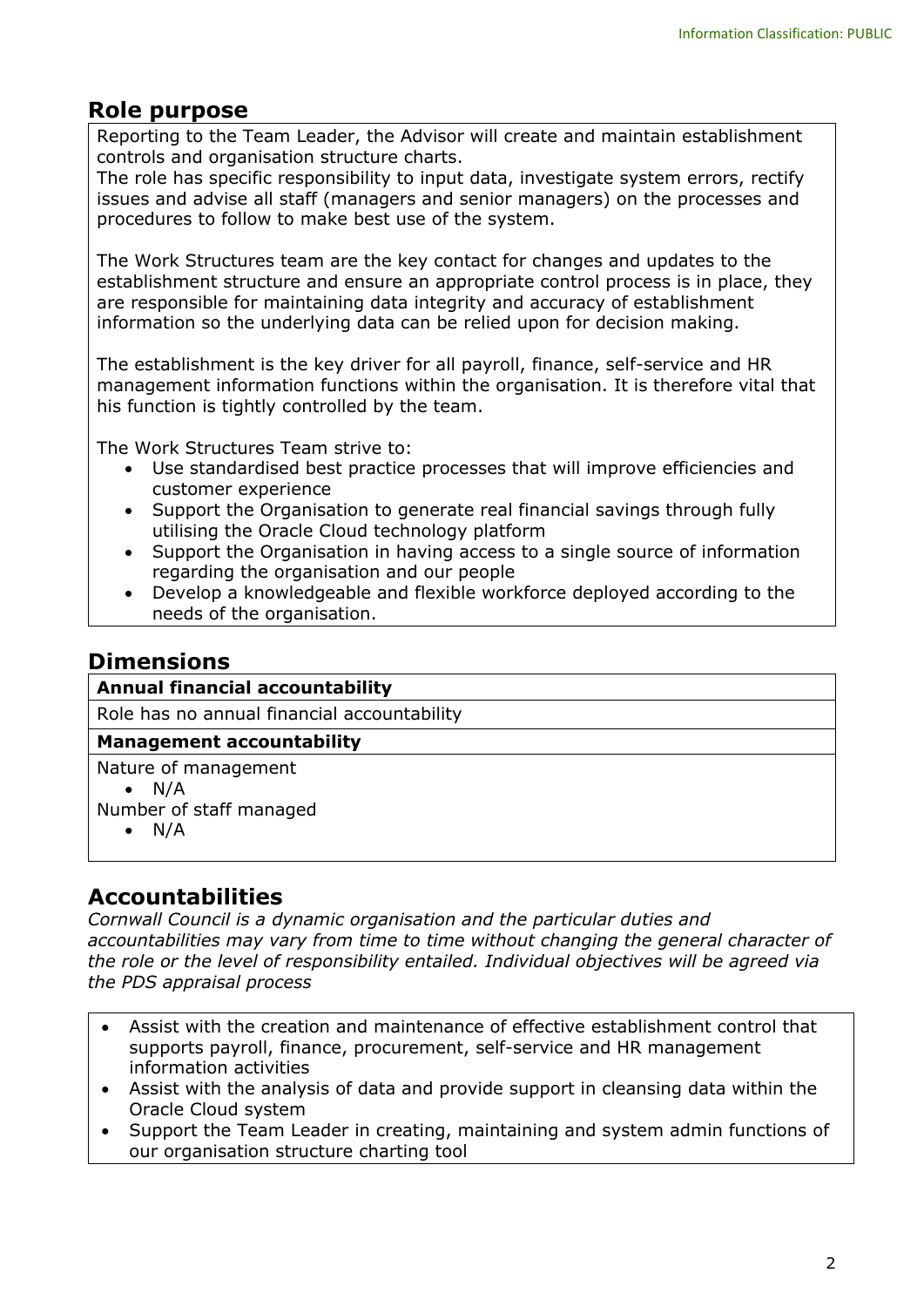- Provide establishment and people data reports to enable strategic decision making in team and directorate restructures
- Liaise with directorates, Employment Support teams, procurement, HR and accountants when restructuring to ensure accurate information is created within the establishment set up
- Maintain the mailbox and process any changes to the establishment meeting deadlines
- Work closely with directorates to ensure they follow essential processes and procedures to help maintain an accurate and auditable establishment
- Undertake project work as required
- Contribute as required to transformational projects
- To be responsible for continuing self-development and undertake training as required.
- Work as part of a multi-skilled Customer & Business Operations (CBO) Service to deliver a range of significant council processes efficiently and effectively, providing a fast, high quality and continuously improving service for customers
- Whilst the post holder will spend the majority of time working in one particular area of the CBO, on occasions there might be opportunities for the post holder to gain experience in other areas of the CBO either on a voluntary basis or at request in order to assist with other service priorities usually within the same CBO job family.

# **Corporate accountabilities**

#### **Information security and governance**

Manage information in line with the Council's policies, procedures and guidance on subjects such as Data Protection, Freedom of Information, confidentiality, information security and sharing, the information lifecycle and data quality, to ensure compliance and efficient and effective information governance

#### **Safeguarding**

Maintain awareness of Council policies and practices regarding the safeguarding of children, young people and/ or adults who may be at risk. Report concerns/ allegations in accordance with corporate guidance and procedures

#### **Equality & Diversity**

Work to eliminate unlawful discrimination, harassment and victimisation and report incidents as they occur. Treat everyone with dignity and respect and ensure individual's needs are met. Challenge inappropriate behaviour and language constructively, advising on alternatives so the opportunity for change can be considered

#### **Customer Experience**

Drive to continually improve customer satisfaction and maintain a clear and consistent focus on delivering outstanding customer experience

#### **Health, Safety and Wellbeing**

Contribute to the management of health and safety risks and the creation of a positive health and safety culture to safeguard the health, safety and wellbeing of yourself and others. Understand your health and safety responsibilities and comply with council policy and procedures

#### **Key objectives**

- processes when a change is requested and advise on alternative solutions
- Engage with and develop a working relationship with all our internal customers to ensure effective, costed and timely changes to the establishment are made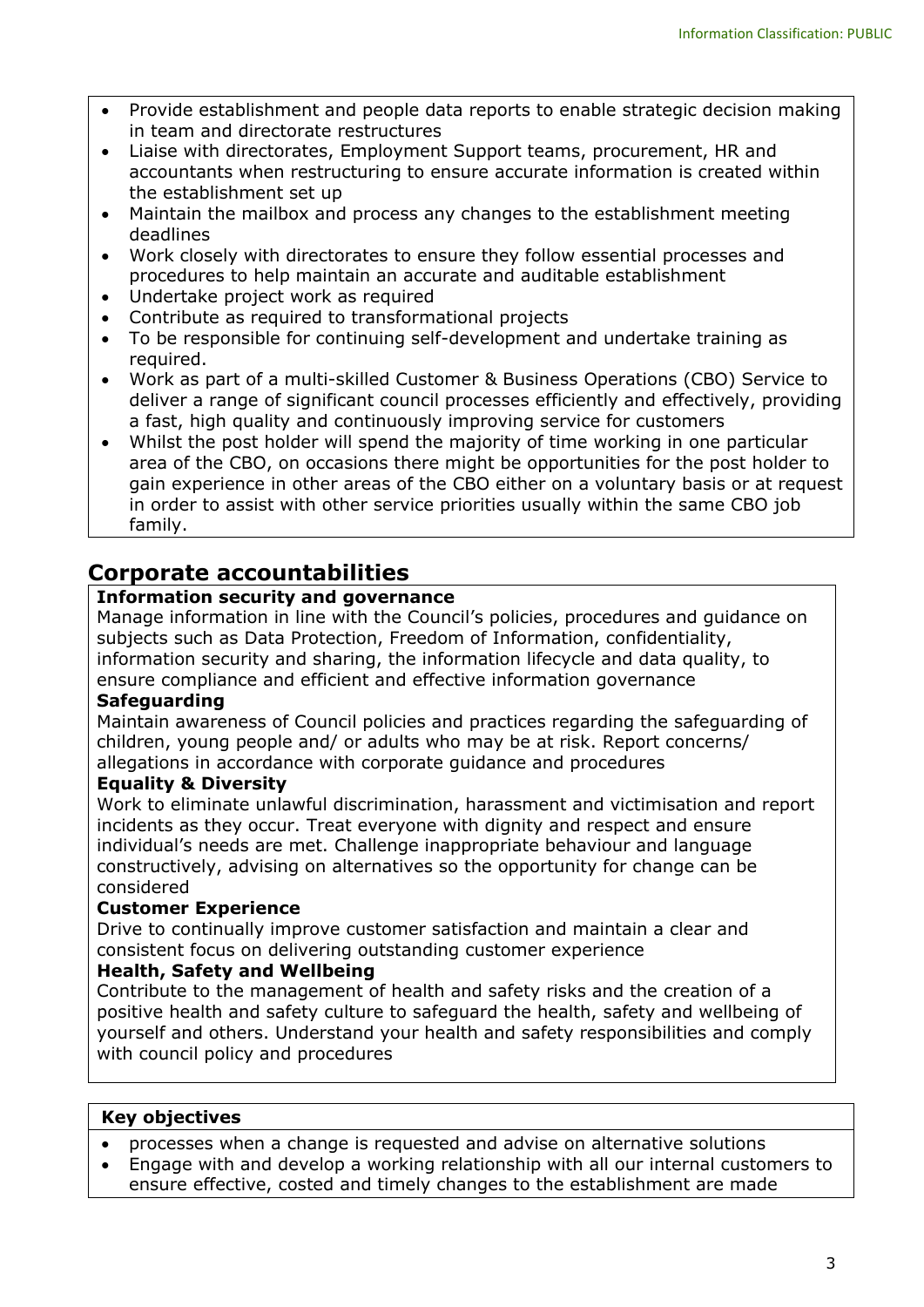- Support data cleansing activities of the Oracle Cloud system
- Support the implementation of processes and procedures to ensure effective establishment control
- Support the team in undertaking other project duties.

### **Competencies and other requirements**

*We use the following criteria below to assess your suitability for the role; please refer to the recruitment & selection column to establish at which stage the criteria are assessed. Requirements assessed at the 'Application' stage represent the minimum essential requirement for shortlisting purposes*

| <b>Behaviours</b>                                                                                                                                                                                                                                                                                                                                                                                                                                                                                                                                                                                                                                                                                                                                                                                                                                       | <b>Recruitment and</b><br>selection |
|---------------------------------------------------------------------------------------------------------------------------------------------------------------------------------------------------------------------------------------------------------------------------------------------------------------------------------------------------------------------------------------------------------------------------------------------------------------------------------------------------------------------------------------------------------------------------------------------------------------------------------------------------------------------------------------------------------------------------------------------------------------------------------------------------------------------------------------------------------|-------------------------------------|
| <b>Working together</b><br>You understand and focus on customer satisfaction and work well<br>with colleagues and partners.<br>You deliver exceptional customer service - you understand<br>and are attentive to the needs of your customers<br>You listen to the views of others and seek them out<br>You support and show consideration for others<br>You work well with colleagues and partners and acknowledge<br>$\bullet$<br>the different ideas, perspectives and backgrounds of others<br>You are committed to the protection and safeguarding of<br>$\bullet$<br>children, young people and vulnerable adults<br>You share information and expertise with others<br>$\bullet$<br>You are honest, you respect and you build relationships of<br>$\bullet$<br>trust<br>You share your achievements and acknowledge the<br>achievements of others | Application Form /<br>Interview     |
| <b>Resourceful</b><br>You apply expertise, solve problems and make improvements to<br>deliver the best possible customer outcomes.<br>You plan and organise your work and manage your time<br>effectively<br>You gather relevant information, analyse it and make timely<br>$\bullet$<br>informed decisions in the course of your work<br>You are flexible and adaptable<br>$\bullet$<br>You respond constructively to change<br>You demonstrate financial awareness relevant to the job you<br>do<br>You use your initiative and are creative in problem solving<br>You deliver results and demonstrate commitment to serving<br>customers                                                                                                                                                                                                             | Application Form /<br>Interview     |
| <b>Personal responsibility</b>                                                                                                                                                                                                                                                                                                                                                                                                                                                                                                                                                                                                                                                                                                                                                                                                                          | Application Form /<br>Interview     |